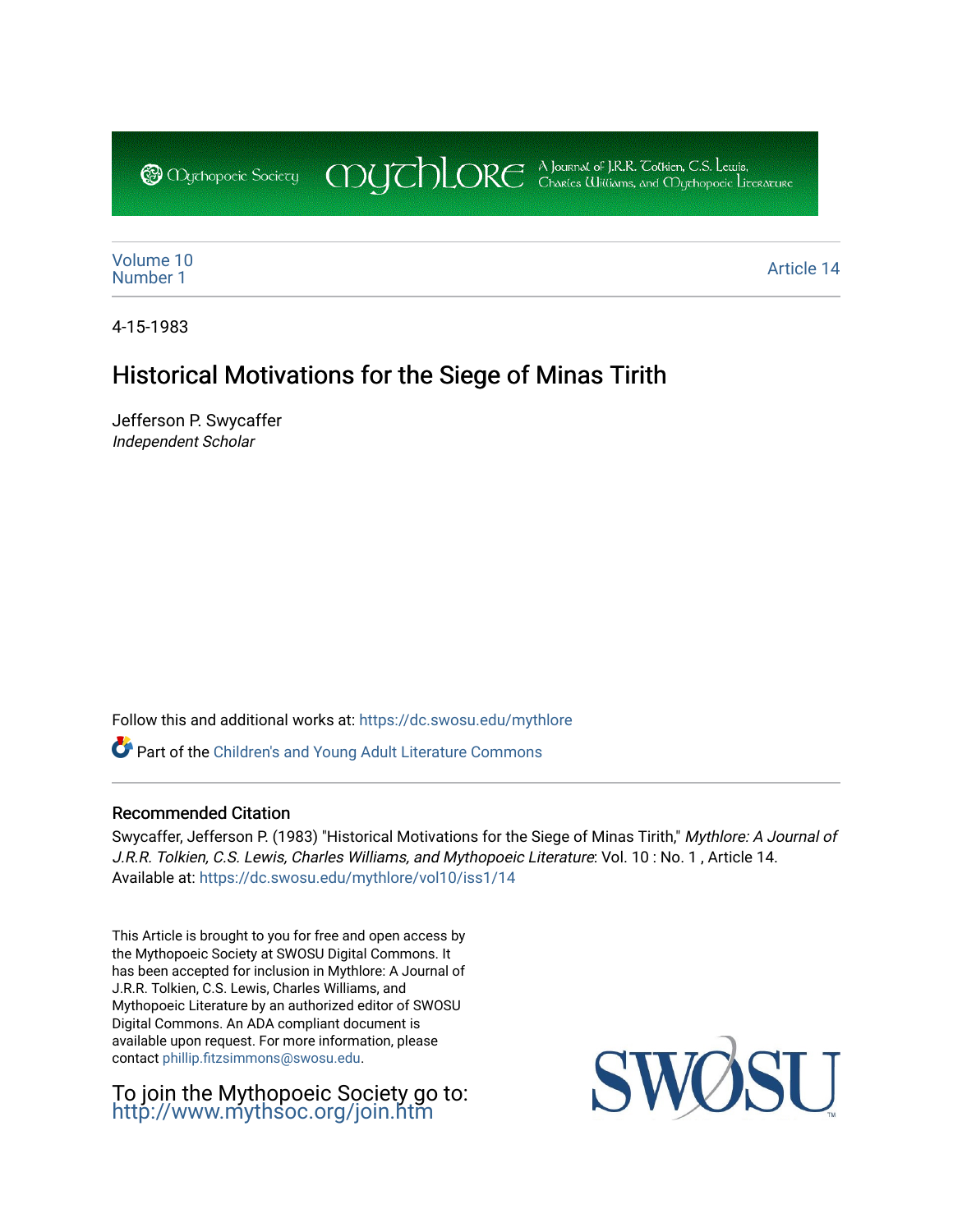## Mythcon 52: The Mythic, the Fantastic, and the Alien

Albuquerque, New Mexico; July 29 - August 1, 2022 <http://www.mythsoc.org/mythcon/mythcon-52.htm>



#### Abstract

Traces possible historical models for the Siege of Minas Tirith, particularly the fall of Constantinople in 1453.

### Additional Keywords

Constantinople, Siege of (1453)—Relation to Minas Tirith; Tolkien, J.R.R.—Settings—Minas Tirith; Tolkien, J.R.R. The Lord of the Rings—Depiction of strategy; Tolkien, J.R.R. The Lord of the Rings. "The Battle of the Pelennor Fields."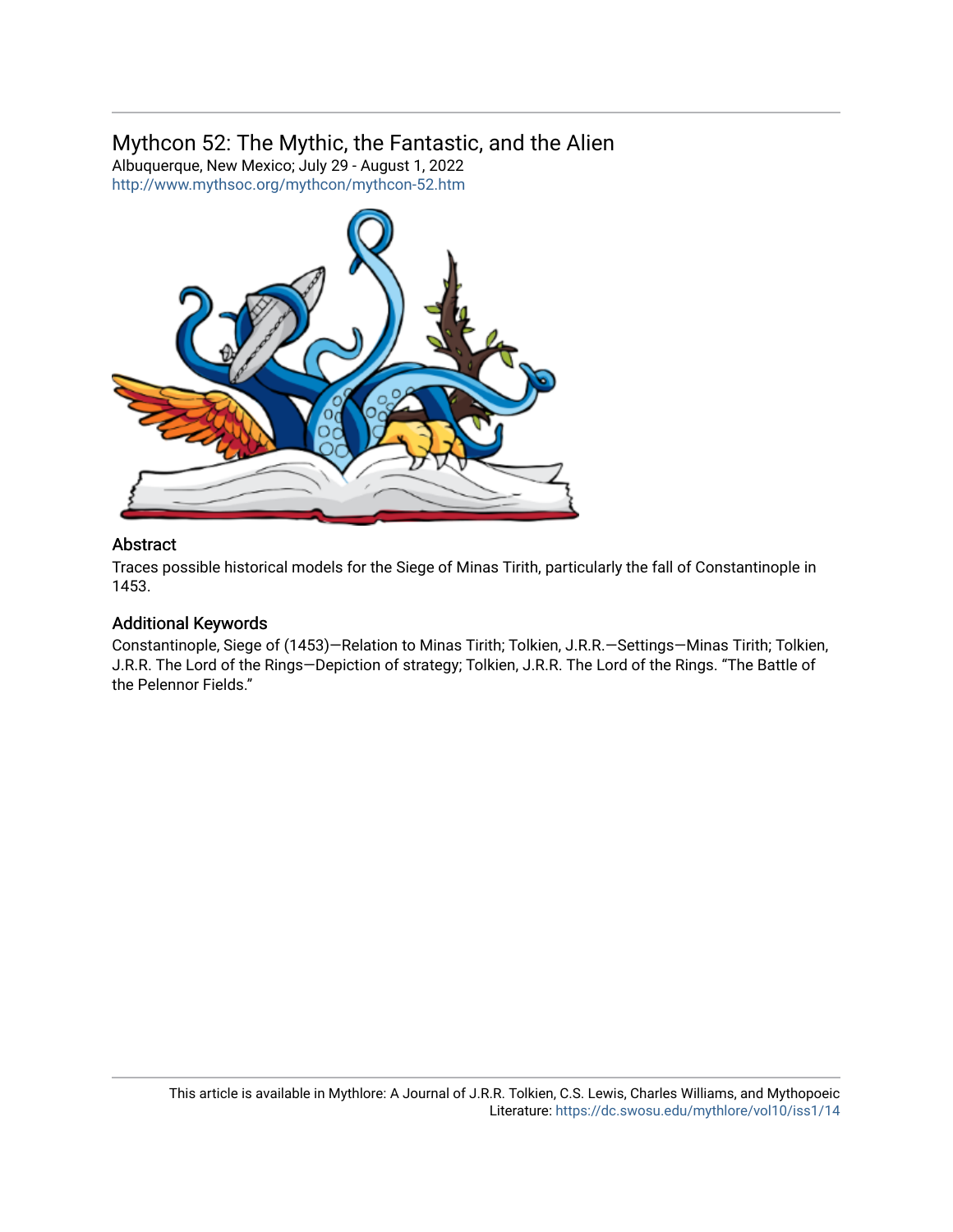# *Historical Motivations for the Siege of Minas Tirith Jefferson P. Swycaffer*

**A 'siege parallel' is the technical term for a type of trench, which is dug to provide cover while** besieging a city. Instead of 'siege paralles,' however, I would like to deal here with two 'parallel sieges.'

Minas Tirith, in J.R.R. Tolkien's <u>Lord of the</u><br>... was the greatest city of Middle<del>-earth. Th</del> Rings, was the greatest city of Middle-earth. covered a vital waterway between north and south; it had ties with its neigh bors in the grasslands to the north-west; and it underwent a climactic siege at the **end of the age.**

The same is true in reality of the city of **Constantinople. Constantinople, which was indeed the** greatest city of human history, fell in the year 1453, and that fall marked the end of the Middle Ages. Constantinople was, by that time, well into its decline. Its enemies had, over the centuries, encroached steadily upon its most vital holdings, **especially in the east. Finally, at the time of the sieg e, what had once been an empire had shrunk to** little more than one highly fortified city, huddled **behind walls that were believed to be impregnable.**

The same is true in the story of Minas Tirith.

**In Humphrey Carpenter's collection of The Letters of J.R.R. Tolkien, we find Tolkien describing Gondor in the following terms:**

"Gondor rises to a peak of power, almost **reflecting numenor, and then fades slowly to decayed** Middle Age, and kind of proud, venerable, but **increasingly impotent Byzantium. The watch upon Mordor** is relaxed. The pressure of the Easterlings an **Southrons increases."**

**Tolkien was ever one for mixed metaphors, although** Minas Tirith has its **resemblances to Ancient Egypt, (Ibid.) Florence, and,** at least in the minds of the artists, Mont St. Michel **in France. But the resemblance to Constantinople is one of the more thoroughly sustained metaphors in the book, and the remarkable depth of the parallel shows throughout The Lord of the Rings, appearing in places that one would hardly expect.**

**Much has been said about the sim ilarity of the geography of Middle-earth to the geography of Fifteenth** There is a strange, degormed **resemblance, which has been compared to the twisted** visions of the fledgling cartographers. If the mapmakers of the next century still insisted on **imagining California to be an island,** *we* **can understand** how the maps of Middle-earth could be similarly warped.

Most vital, though, is the situation of Minas Tirith facing the box-shape of Mordor, and how this is **completely analogous to Constantinople facing the boxshape of Asia Minor. Between them flows the Bosphorus**like - Anduin river.

**The corsairs of Unbar operate from a base very similar to that from which the Barbary Pirates fared, in what is now Tunisia. The grasslands of Rohan can be compared to the Hungary of the Magyars, who were weak a llie s of Byzantine Constantinople. Dol Amroth makes a fine Venice. Isergard is Rome.**

The political geography is equally analogous. The alliances that come forth in Tolkien's retelling of the siege are a wish-fulfillment story of the purest sort. **Hungary's John Hunyadi, a nobleman under the extremely weak King Ladislas V of Hungary,** *was* **far too bus** defending Belgrade against the incidental T<mark>ur</mark>kish invasion that came at the time of Constantinople's siege, to come to any Theoden-like last minute rescue. **Dol Amroth's counterpart of Venice was too caught up in** the notion of being rid of Constantinople as a commercial rival to be devoted to sending help, although eventually some help did materialize. The **Pope of Rome, Nicholas V, did urge Europe to help, but** his exhortation was deliberately phrased weakly, **because of the Rooman Catholic mistrust of the Greek Orthodox church. Perhaps that is why Tolkien casts the** Pope of Rome as the Satanic Saruman, all greed and ambition. Gandalf, though, is the wish-fulfillment **Rope, not only of the rescue, but of the reunification. When, through his works, the Kingdoms of Gondor and Arnor are united, the true wash is that the Bnpire of Byzantium and the Holy Roman Bnpire — i .e . France and** the Germanies -- to a fully mobilized aid of the threatened city, taking the time to depose the old Pope **whose betrayal of Christendom is blasphemous.**

**Sauron is not a bad characterization, from a** Western point of view, of Mohammed II of the Ottomans, **and, seen from Europe, the difference between Turks and** Orcs is vanishing, just as the names are the same.

**Mohammed II was a young Turkish Sultan, twenty** three at the time of the siege, and already known as **'The blood-drinker,' (Ibid.) yet whose excesses hardly** seemed the same as the chilly grandeur of Sauron. This, however, is historical hindsight. To the people **of Constantinople, he must have seemed a supernatural thing indeed, certainly at the time of the siege.**

**The h istorical antecedents are clear. Numenor is** a fallen Rome, so that Minas Tirith's status is precisely parallel to Constantinople's diminished **status and fervent claims to the true heritage of the Rome of the Caesars. While, again, Tolkien uses** metaphors mixed to near-opacity**,** and throws in allusions to Atlantis and to Egypt, Numenor ,remain **more Rome-like as seen by Minas Tirith than anything** else. Osgiliath I tend to dismiss as a false note, although if one chooses to force the analogy, it makes a fine Adrianople. I don't believe that Tolkien ever carried it out that far himself, but his conscious and deliberate use of the other parallels mentioned seems **undeniable. A similar and final speculation is that the great alliance of men and elves at the end of the Second Age is somehow similar to the period of the Crusades.**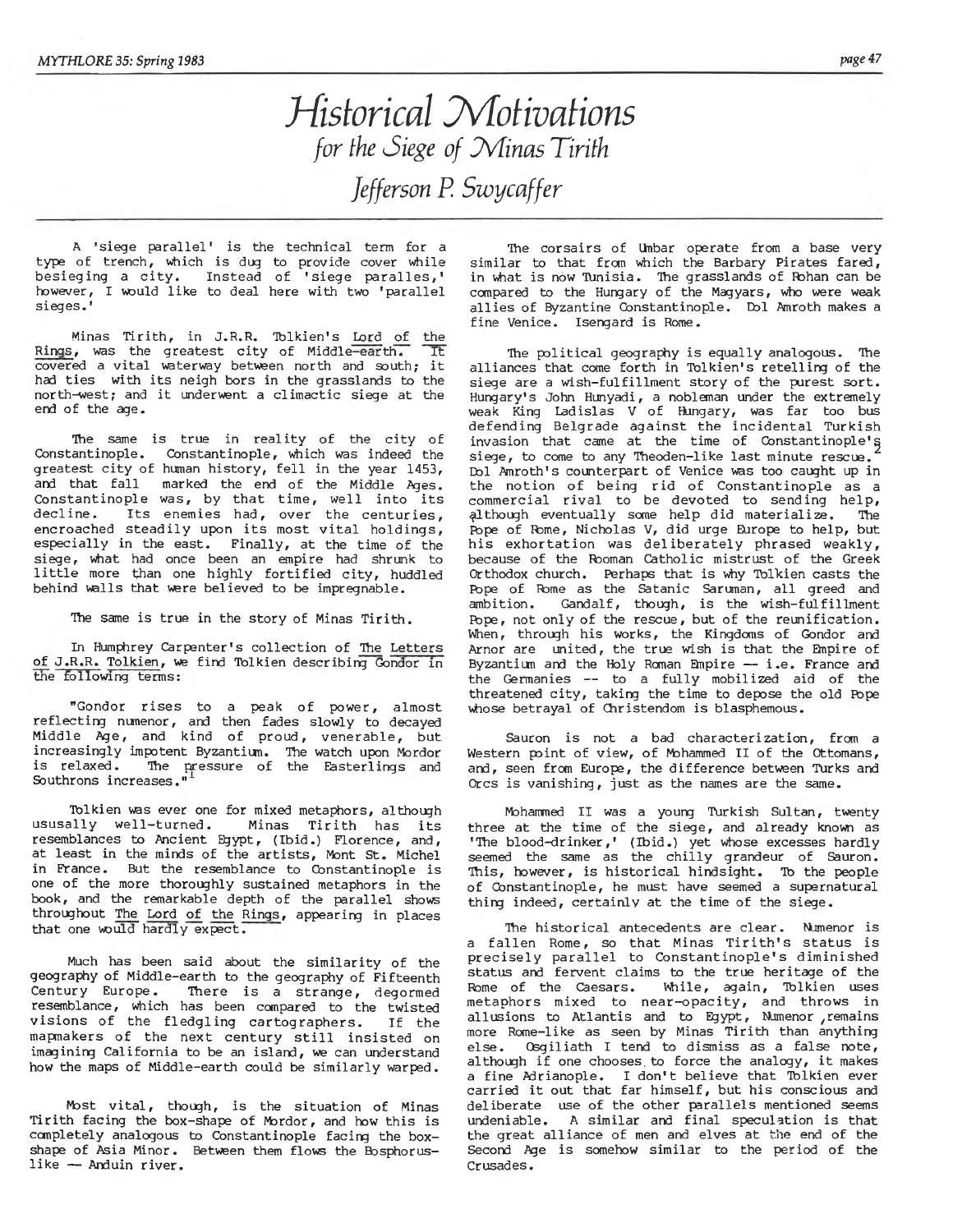What is clearly purposeful is Tolkien's use of the lost holdings across the dividing water: Ithilien. When Constantinople lost all of Asia Minor in a three**century retreat, the loss of the nearer coast was the most disasterous. C ities that had been Greek since the** time of Alexander fell, at a blow, to the advancing **Ottomans.**

**And Constantinople was indeed impotent. The siege** was settled around its massive walls without hindrance from armies in the field.

The most telling parallels come in the actual<br>mechanics of the siege of Minas Tirith. The the siege of Minas Tirith. The **concentric walls of Constantinople were regarded as the** best fortifications in the world, better, in fact, than the Great Wall of China, if not as extensive. The **defenders represented the best that Europe had to** offer. Although Emperor Constantine XI had less than **ten thousand men, they would have held out had not the Turks had cannon.**

**Minas Tirith has a similar construction, composed of nested w alls, the outermost of which, the Pelennor, may be discounted. Aragorn the Captain — as opposed to Aragorn the heir — is well represented in reality** by John Giustiniani, of Genoa. Indeed, the doughty **Captain most resembles Aragorn when the latter served under the name of Thorong il. I believe th is to be a b it of literary legerdemain similar to that of the ancient Biblical story of Moses, the Egyptian-Jewish-Egyptian; John Giustiniani performed so heroically that it is to the advantage of Gonstantinople-seen-as-**Minas-Tirith to claim him for its own.

**Arrivals: Unlike the time-compressed dramatic rendition of battle in The Lord of the Rings, b attles and sieges in the Middle Ages took time, and were usually the culmination of many involved preparations.** One of the more realistic parallels is the arrival of reinforcements for Minas Tirith. "And that was all, less than three thousands full told."<sup>3</sup> Once again Dol **Amroth is compared to Venice, for, when Constantinople received her own foreign reinforcements — also less than three thousands — the best among them was a mixed Genovese and Venetian Levy of seven hundred, four** hundred of whom were in full armor. (Fuller, p. 512.)

The siege began in an orderly, traditional **fashion, in both worlds. Siege parallels — trenches - - were dug, giving a covered approach to within firing** distance of the walls. In both worlds, these trenches were often set afire, to block off avenues of approach. But in neither case was a sally likely; not at this time. Safe behind their all-powerful walls, the Safe behind their all-powerful walls, the **defenders were not disposed to expose themselves to uneven combat.**

**What Tolkien compresses into a several-day siege, took nearly four months in reality. Siegecraft is not a game for impatient men. Because Mohammed needed a** quick victory for his political purposes, the siege was nearly raised, toward its end, due to this pressing **slowness toward success.**

The deciding factor, the trick that let Mohammed's eighty thousand men cross the uncrossable walls, was **the cannon, the superbombard that was forged for the Turks by Urban, the renegade Hungarian. This massive** cannon, by far the loudest voice of the battle, was **twenty-seven feet long, with a bore of twenty-four inches. It used one-hundred-and -th irty pounds of black powder to propel a stone ball whose weight has been estimated at between six hundred and fourteen** **hundred pounds. It could be fired no more than seven times in one day, due to the extensive preparations necessary for loading it, and its report shook the** ground for four miles. Early in the siege it misfired, and Urban was killed by the explosion.<sup>4</sup> In addition, **Mohammed had other cannons, including fourteen batteries of four superbombards each. (Ibid., p. 6.)** No mortal walls of stone could resist.

**What, then, could be a better comparison for** Tolkien's Grond, hammer of the underworld? That troll**served device, unholy and somewhat loud, shattered the gate of Minas Tirith as nothing else could have, with every b it the impact and noise of Urban's cannon. Even the physical descriptions are quite sim ilar.**

**Again, though, the time scale is distorted. For each time the Turkish cannon knocked down a section of wall, the defenders erected a barricade of wood and of rubble that served very well indeed to hold back the onrughing Turks. Bombardment periods of days and of weeks saw entire sections of wall turned to gravel; by morning, the defenders were inevitably able to throw up pallisades that were serviceable and defensible.**

**While the main thrust of the siege was on land, with the Turks throwing themselves against the walls** (which in reality faced west, not east), there was a **significant amount of Naval action, and that, too, Tolkien alludes to.**

Throughout the siege, the defenders of Constan**tinople kept a hopeful eye out to sea, awaiting the promised rescuers sent to them from Europe. Late in the siege, three massive ships did arrive, escorting a grain ship. These Genoese galleys were not to be the** salvation of the city the way Aragorn's fleet from Pelargir was. But the vitally needed supplies did **enable the c ity to hold out for a longer period than** they would have been able to otherwise. The Genoese ships, although assailed by Mohammed's own naval **fo r c e s, did reach the sa fety of C onstantinople's** harbor. Another fleet of ships, sent by Venice in **response to news of the sieg e's serious turn, was sent,** loaded with men and provisions. That fleet might have been the equivalent of Aragorn's black-pennanted fleet, had it not set sail a week after the siege had ended. **(Ibid., p. 15.)**

The end? In Tolkien's fantasy world, a world where all things work to the will of Christian **idealization, Minas Tirith was saved. From the north,** horns blowing and banners flying, the Rohirrim rodein **to drive back the ores. From the south, Aragorn** arrived — on time — in a fleet of mighty ships. **Gandalf, the spiritual leader of the world, presided over the crowning of a western king for a united western and eastern Christian empire.**

**In reality? Hungary's Hunyadi had other fish to** fry. Not only had he Turks of his own to drive back, but he actually felt that he had something to gain from Constantinople's fall. The prophecy offered by a **Serbian hermit led the Hungarians to believe that their own Turkish menace would never fade until the Byzantine** seat of heresy was obliterated. Thus, totally unlike a **Theoden or an Eomer, Hunyadi negotiated a shaky and uneasy truce with Mohammed (whicch was, of course, broken by the latter not long after Constantinople's fa ll) , and went so far as to instruct the Turks in the correct placement of the shot from their cannons. (Fuller, p. 513.)**

**Constantinople, battered and broken, went down at**